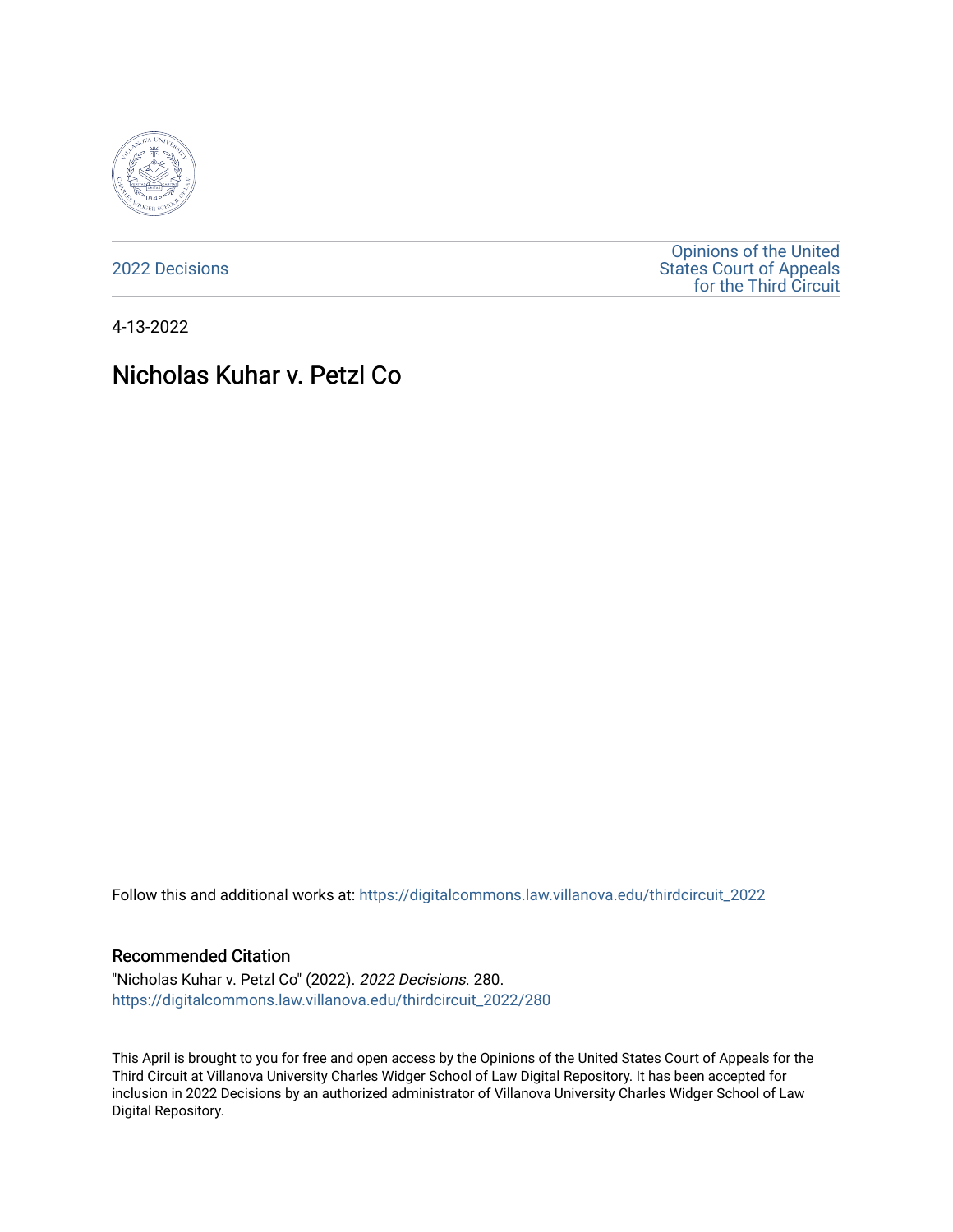## **NOT PRECEDENTIAL**

# UNITED STATES COURT OF APPEALS FOR THE THIRD CIRCUIT

\_\_\_\_\_\_\_\_\_\_\_\_\_\_\_\_

No. 19-3900  $\overline{\phantom{a}}$ 

# NICHOLAS KUHAR; JULIE KUHAR, Appellants

v.

PETZL COMPANY d/b/a Petzl; PETZL AMERICA, INC d/b/a Petzl; BAILEY'S CORPORATION; UNLIMITED XYZ CORPORATIONS (fictitious entities); UNLIMTED JOHN DOES (fictitious entities; UINTAH FASTENER & SUPPLY; THOMPSON MANUFACTURING; PORTEOUS FASTENER COMPANY; BRIGHTON–BEST; QUALITY PLATING \_\_\_\_\_\_\_\_\_\_\_\_\_\_\_\_

> On Appeal from the United States District Court for the District of New Jersey (D.C. No. 1-16-cv-00395) District Court Judge: Honorable Renee M. Bumb

> > $\overline{\phantom{a}}$

Submitted Pursuant to L.A.R. 34.1(a) on October 25, 2021

Before: GREENAWAY, JR., PHIPPS, and COWEN, *Circuit Judges*

(Opinion filed: April 13, 2022)  $\overline{\phantom{a}}$ 

# OPINION\*  $\frac{1}{2}$  , where  $\frac{1}{2}$  , where  $\frac{1}{2}$

GREENAWAY, JR., *Circuit Judge*

<sup>\*</sup> This disposition is not an opinion of the full Court and pursuant to I.O.P. 5.7 does not constitute binding precedent.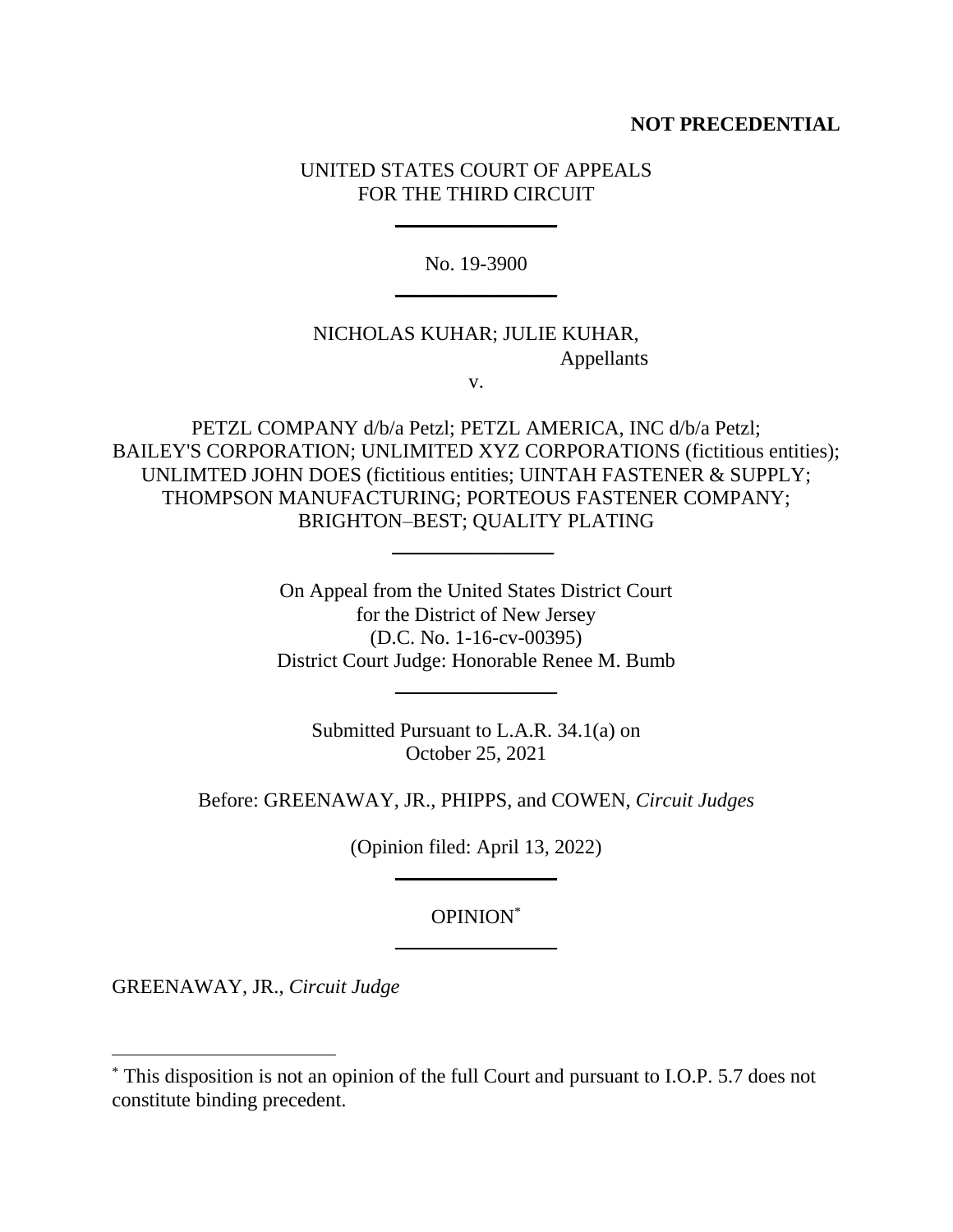# **I. INTRODUCTION**

This appeal presents the question of whether, under the New Jersey Product Liability Act ("NJPLA"), a plaintiff must produce expert testimony to support a product defect case. Plaintiffs Nicholas Kuhar and Julie Kuhar (collectively, "Plaintiffs") filed suit against Defendant–companies alleging that a defective bolt broke while using a device incorporating the bolt. <sup>1</sup> The Magistrate Judge determined that Plaintiffs' expert failed to meet the requirements of *Daubert* and struck the report. The District Judge later affirmed this ruling before also adopting the Magistrate Judge's Report and Recommendations granting summary judgment. We agree and will affirm the District Court's grant of summary judgment.

### **II. BACKGROUND**

Plaintiff Nicholas Kuhar ("Kuhar") fell from a thirty-seven-foot-high barn onto crushed concrete in December 2013. **Appx. I, 53–54;** *see also* **District Court ECF No. 102 (Second Amended Complaint) at 6.** He was severely injured. **Appx. I, 53.** While working on the barn, Kuhar had been using a safety harness that he had purchased as part

<sup>1</sup> Plaintiffs in this case are husband and wife. The Second Amended Complaint lists three causes of action: strict liability, breach of warranty, and loss of consortium. **District Court ECF No. 102 at 6-7.** Only the loss of consortium cause of action individually identifies the relevant plaintiff, Julie Kuhar. *Id***.** Because Plaintiff Nicholas Kuhar was the only plaintiff who used and was allegedly injured by the product, he is the relevant plaintiff for the strict liability and breach of warranty causes of action. *See Myrlak v. Port Auth. of New York and New Jersey*, 723 A.2d 45, 56 (N.J. 1999) (citations omitted) (explaining the requirement that, *inter alia*, the alleged defect have "proximately caused injuries to the plaintiff"). Unless otherwise noted in the text, "Plaintiffs" in this opinion refers to both Nicholas Kuhar (the device user) and Julie Kuhar (who holds the derivative claim).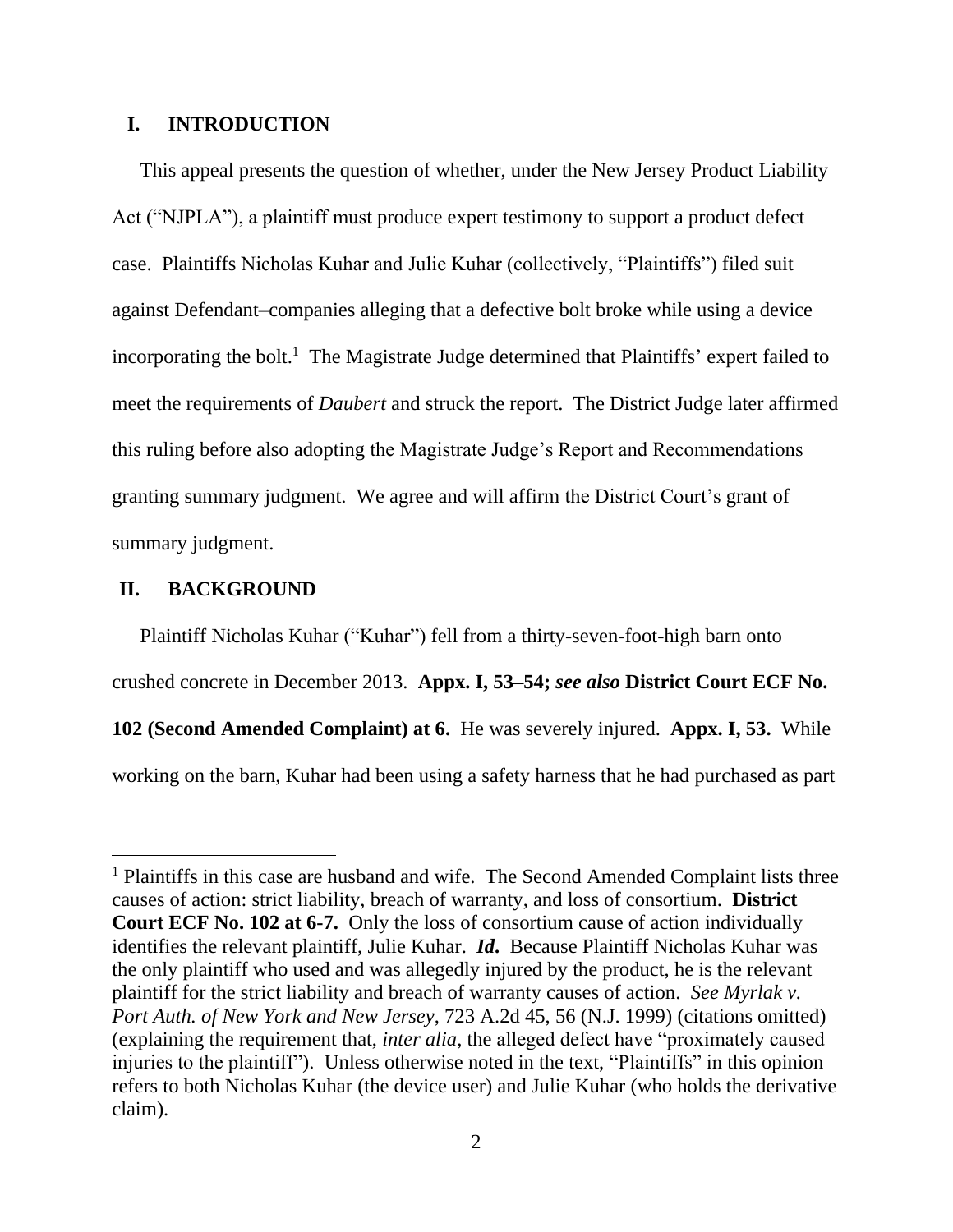of a "flip-line kit" seven years earlier. **Appx. I, 53–54.** The "flip-line kit" contained a carabiner, a rope, and a micrograb. Plaintiffs allege that this micrograb contained a defective bolt. *Id***. at 53.** Between the purchase of the product in 2006 and the accident in 2013, Kuhar had used the device four to five times per month, and admitted to having

disassembled and reassembled the device. **Appx. I, 56, 68; Supplemental Appendix** 

**("S.A.") I, Kuhar Dep. 191:4–20.** Kuhar was wearing the rope wrapped around a safety

line and attached to the micrograb when he alleges that "'the bolt attached to the

carabiner of the safety harness snapped.'" App. I, 39. His son found the bolt outside

near the barn three months after the accident. **S.A. at 234:10–235:12, 237:12–22.**

Plaintiffs initially filed suit in New Jersey Superior Court. **Appx. I, 10–11;** *see also* 

**Appellant's Br. at 3 and District Court ECF No. 1.** Defendant-Petzl America, Inc.

timely removed the action to the U.S. District Court for the District of New Jersey.<sup>2</sup>

**Appx. I, 10–11.** Their amended complaint asserted state-law claims under strict liability, breach of warranty, and loss of consortium. 3 **District Court ECF No. 102 at 6–7.** After

<sup>2</sup> Plaintiffs initially filed this lawsuit against Petzl Company, d/b/a Petzl America, Inc. d/b/a/ Petzl, and Bailey's Corp., et al. **District Court ECF No. 1-1 (Exhibits to Notice of Removal).** Plaintiffs subsequently amended their complaint to add defendants Thompson Manufacturing, Inc., Uintah, as well as fictitious corporations, and John Does. **Appx. I, 53–54;** *see also* **District Court ECF Nos. 43 and 44.** Uintah later impleaded Porteous Fastener & Supply, LLC, Brighton-Best, Inc., and Quality Plating. **Appx. I, 54- 55;** *see also* **District Court ECF Nos. 83.**

<sup>&</sup>lt;sup>3</sup> By the point of summary judgment, Plaintiffs pursued only a design defect claim against only Porteous Fastener & Supply, LLC, Brighton-Best, Inc., Uintah, and Petzl Company, **Appx. I, 56,** and a failure to warn claim against only Petzl Company. *Id***. at 56–57.** They had dropped their breach of warranty claim against all defendants. *Id***. at 56–57.**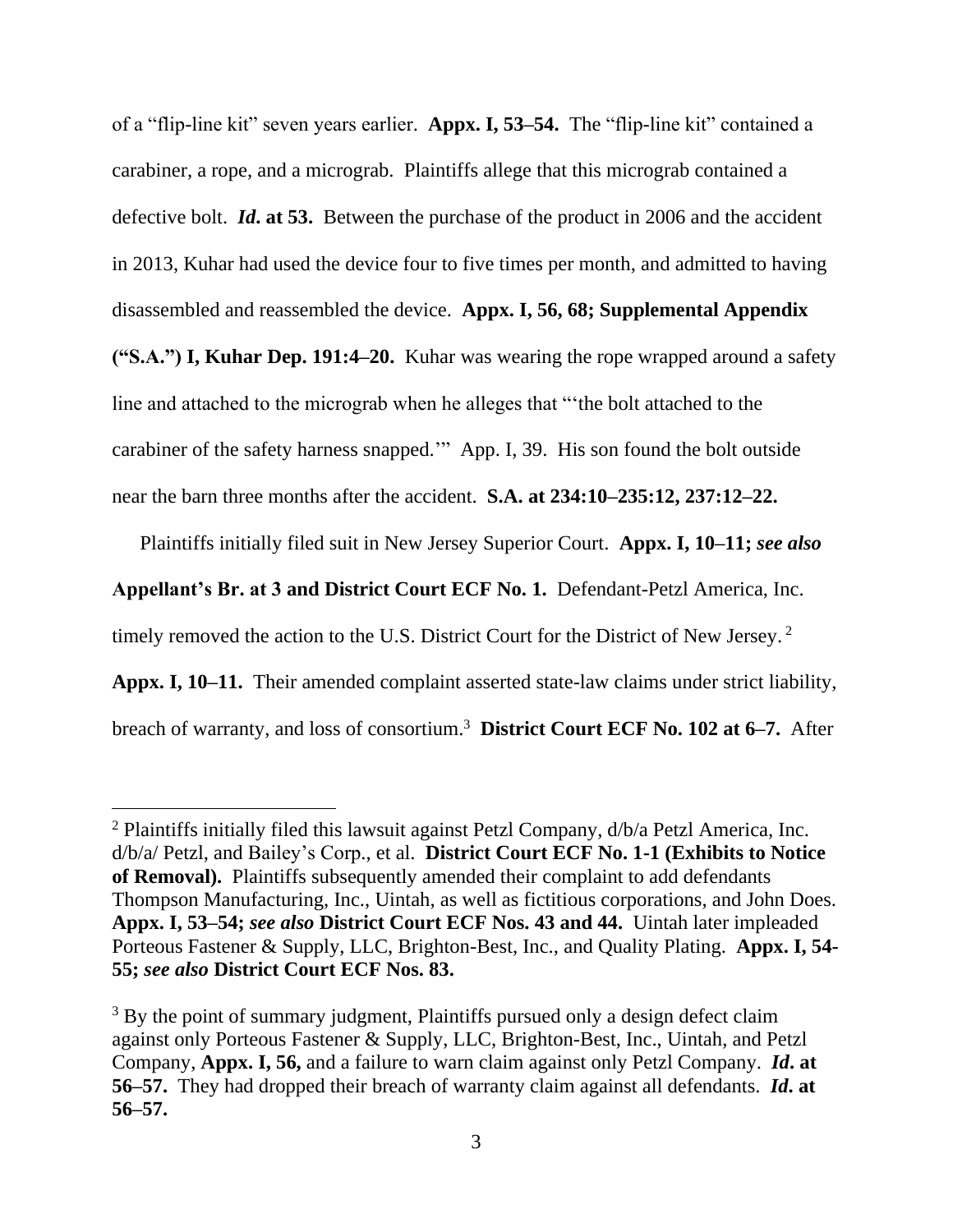the parties exchanged expert witness reports during discovery, Defendants Uintah and Bailey's Corporation filed motions to strike Plaintiffs' expert for reportedly failing to satisfy requirements under Federal Rule of Evidence 702 and *Daubert v. Merrell Dow* 

*Pharm., Inc.*, 509 U.S. 579 (1993). **Appx. I, 10-34;** *see also* **District Court ECF Nos.** 

**185, 196-3, 257, 338**. The Magistrate Judge concluded that Plaintiffs' expert report did not meet admissibility standards and granted Defendants' *Daubert* motions to strike.

**Appx. I, 10–34.** The District Court affirmed the order. *Id***. at 35–36**.

Following the close of discovery, Defendants moved for summary judgment.<sup>4</sup> Appx.

**I, 37–51, 52–76.** Defendants contended that without an expert witness, all of Plaintiffs'

products liability claims must fail as a matter of law. **Appx. I, 57.** Specifically,

Defendants asserted that: (1) Plaintiffs' design defect claims must be accompanied by

expert testimony, and (2) in this situation, Plaintiffs could not rely on the indeterminate

<sup>4</sup> Defendant Quality Plating moved for summary judgment on grounds distinct from Defendants Brighton Best, Porteous Fastener, Uintah Fastener & Supply, Petzl Corporation, Petzl America, and Bailey's Corporation. **District Court ECF No. 183 (Def. Quality Mot. for Summary Judgment); District ECF No. 326-19, 327, 328, 329, 336 (All Other Def. Mot. for Summary Judgment);** *see also* **Appx. I, 42 (discussing Quality Plating seeking summary judgment because it was not a manufacturer, seller, or distributor, in addition to a lack of expert testimony) and Appx. I, 57 (discussing the grounds above filed in motions for summary judgment from the remaining defendants).** Nevertheless, on appeal in this Court, Quality Plating adopted the opposition briefs of all other Appellees and did not submit its own brief. **ECF. No. 76 (Letter from Quality Plating).** The briefs of all other Appellees do not address the separate and distinct grounds for which the District Court granted summary judgment to Quality Plating. **District Court ECF No. 337 at 11 n.4; Appx. I, 47.** As will be discussed, at least one ground for which the District Court granted summary judgment the lack of an expert witness—applies to all Appellees. Therefore, although in substance this opinion will discuss the relevant parts of the Brighton Best, Porteous Fastener, Uintah Fastener & Supply, Petzl Corporation, Petzl America, and Bailey's Corporation filings, the analysis applies to all Defendants, including Quality Plating.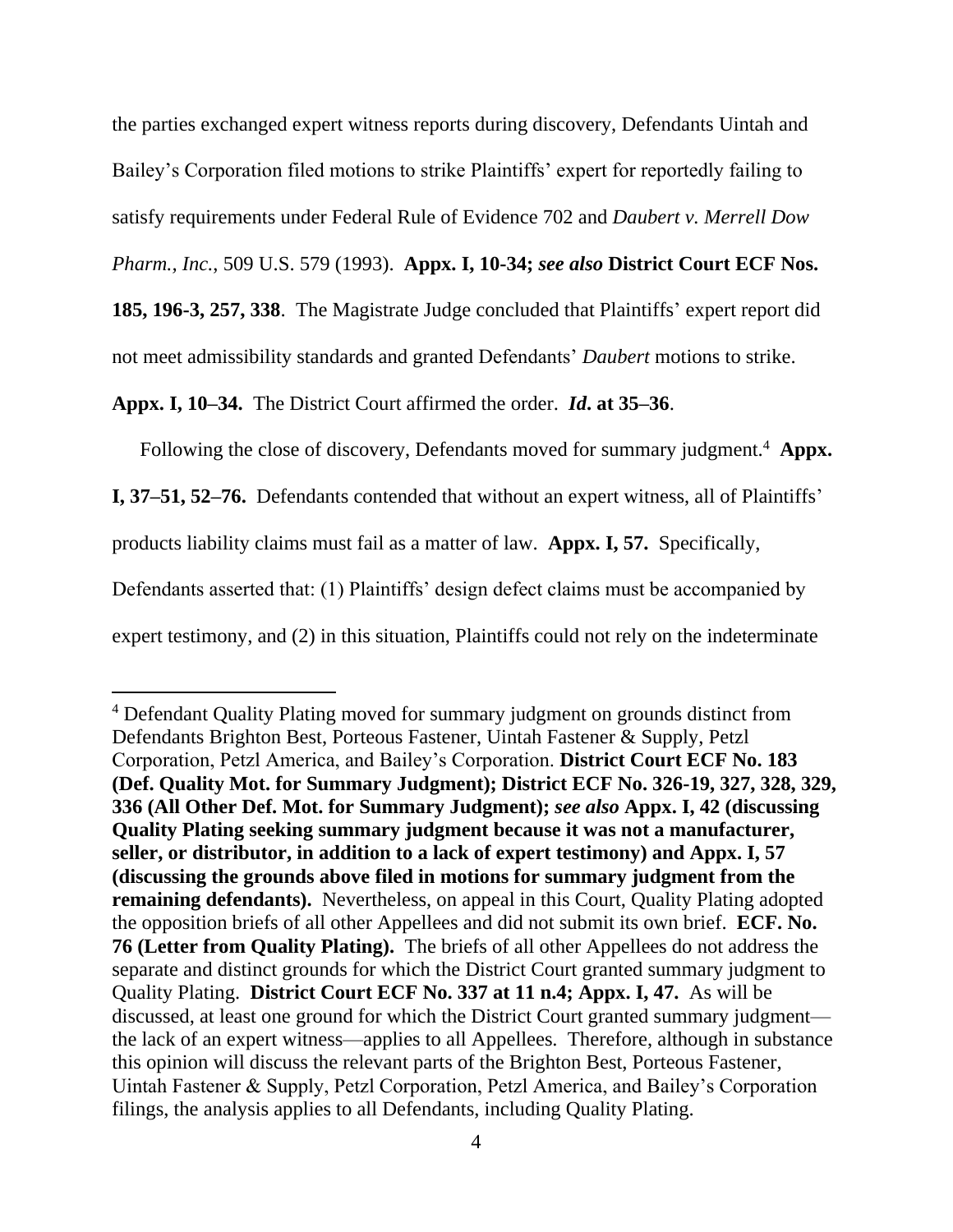product defect test. *Id.* The Magistrate Judge and District Court agreed with Defendants. **Appx. I, 37, 51; 52–53; 75–76; 77–78; 79–85.** The District Court granted summary judgment. **Appx. I, 77–85.** This appeal followed. **Appx. I, 88;** *see also* **District Court ECF. No. 354.**

## **III. JURISDICTION AND STANDARD OF REVIEW**

The District Court had jurisdiction over this case pursuant to 28 U.S.C. § 1332. We have jurisdiction pursuant to 28 U.S.C. § 1291.

We exercise plenary review over a grant of summary judgment, and we apply the same legal standards as the District Court. *Forrest v. Parry*, 930 F.3d 93, 105 (3d Cir. 2019). A court may grant summary judgment when "there is no genuine dispute as to any material fact and the movant is entitled to judgment as a matter of law." Fed. R. Civ. P. 56(a). A fact is material for Rule 56 purposes if its "existence or nonexistence might impact the outcome of the suit" under the governing law. *Santini v. Fuentes*, 795 F.3d 410, 416 (3d Cir. 2015) (citing *Anderson v. Liberty Lobby, Inc.*, 477 U.S. 242, 248 (1986)). We "'may affirm the District Court['s order granting summary judgment] on any grounds supported by the record.'" *Kossler v. Crisanti*, 564 F.3d 181, 186 (3d Cir. 2009) (quoting *Nicini v. Morra*, 212 F.3d 798, 805 (3d Cir. 2000)).

We review a trial court's decision to admit or exclude expert testimony for an abuse of discretion. *Gen. Elec. Co. v. Joiner*, 522 U.S. 136, 139 (1997); *see also Schneider ex rel. Est. of Schneider v. Fried*, 320 F.3d 396, 404 (3d Cir. 2003). A district court abuses its discretion to admit or exclude expert testimony "only when the decision 'rests upon a clearly erroneous finding of fact, an errant conclusion of law[,] or an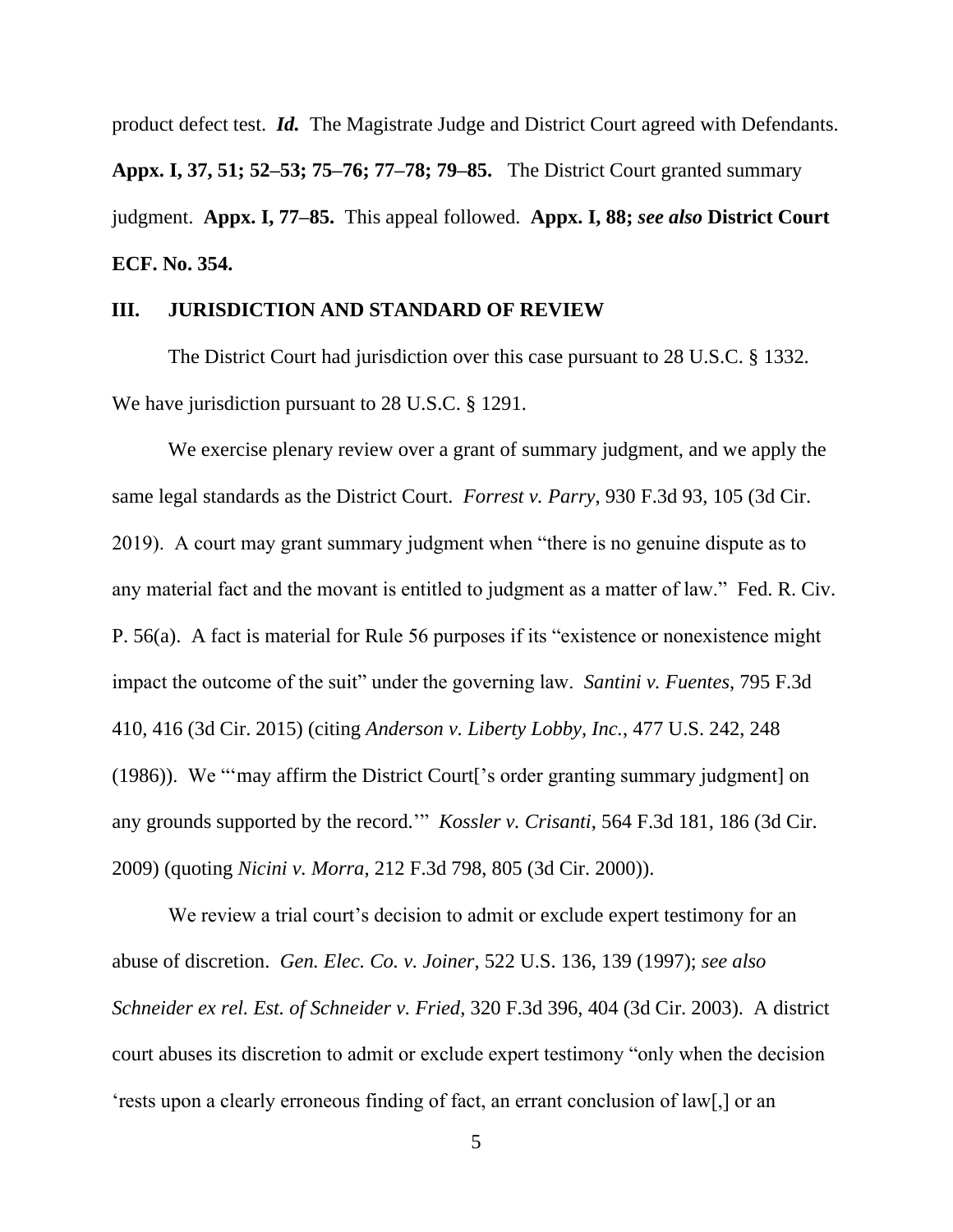improper application of law to fact.'" *Schneider*, 320 F.3d at 404 (quoting *Oddi v. Ford Motor Co.*, 234 F.3d 136, 146 (3d Cir. 2000)).

### **IV. DISCUSSION**

On appeal, although Plaintiffs raise several issues, the presence or absence of an expert witness effectively narrows the issues we must resolve to two.<sup>5</sup> First, whether Plaintiffs' various products liability claims require expert testimony. Second, whether the District Court abused its discretion when it excluded Plaintiffs' expert witness.<sup>6</sup>

# **a. Plaintiffs' Product Defect Theories Require Expert Testimony.**

Plaintiffs asserted three theories of liability under the NJPLA—design defect, indeterminate product defect, and failure to warn. Under the facts presented, each of these theories requires expert testimony under New Jersey law.

# **i. Design Defect**

In relevant part, the NJPLA provides that a product's design can give rise to liability for "[a] manufacturer or seller of a product . . . [if.] by a preponderance of the evidence . . . the product causing the harm . . . was designed in a defective manner." N.J.

<sup>5</sup> Plaintiffs raise five issues covering: (1) the appropriateness of excluding their expert, (2) whether *res ipsa loquitor* could apply to the broken bolt, (3) whether Defendants are sellers, (4) whether the bolt is a complex instrumentality, and (5) whether the District Court should have allowed them to pursue their failure to warn claim. **Appellant's Br. at 1–2.**

<sup>6</sup> Because we dispose of the appeal based on the lack of expert testimony, we need not address whether Defendants are sellers and therefore strictly liable under New Jersey law. *See Hector v. Watt*, 235 F.3d 154, 161 (3d Cir. 2000) (explaining that because "we have other, sufficient grounds for resolving this case, we will not reach" a particular issue also on appeal).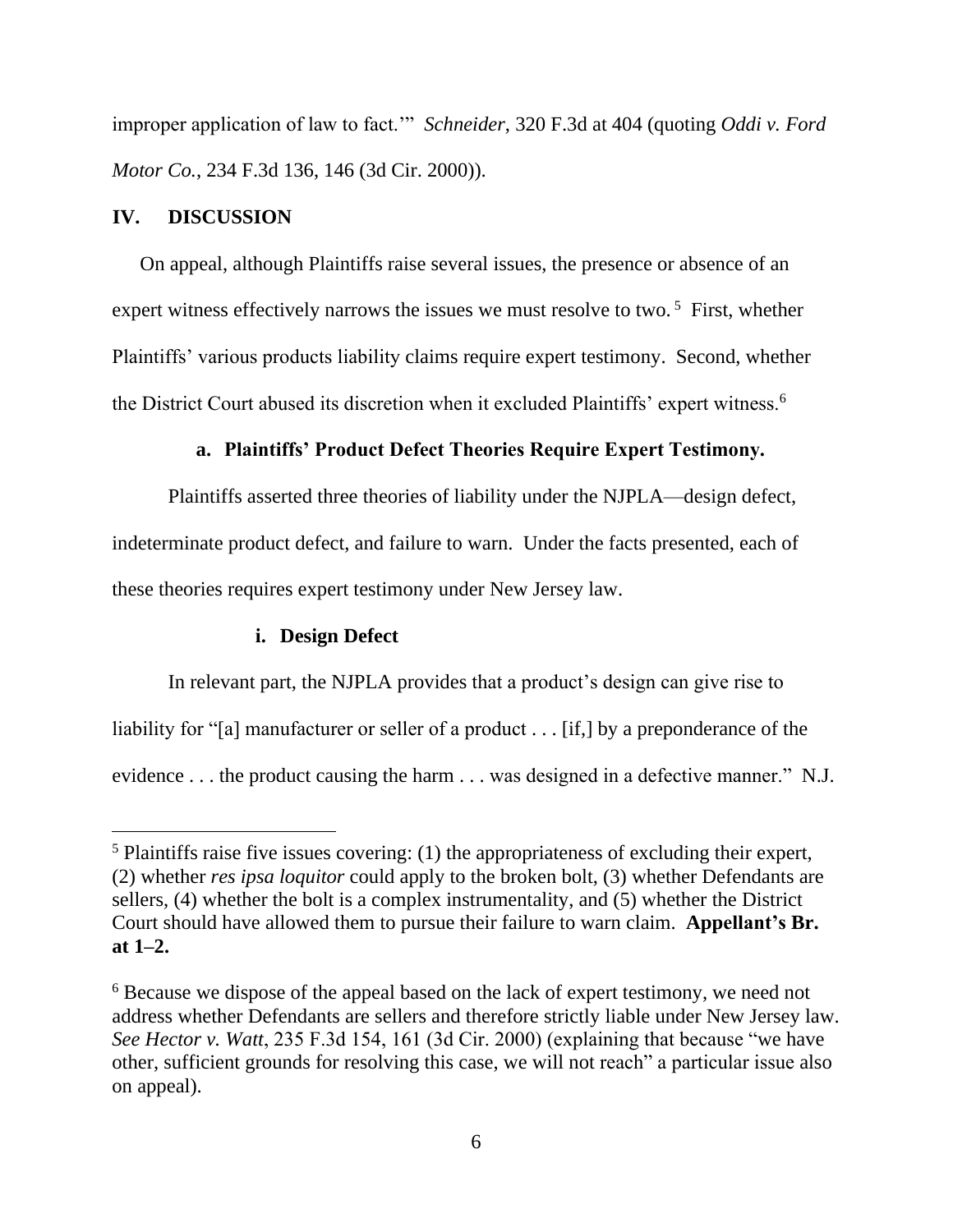Stat. Ann. 2A:58C–2. Proving a defect first entails establishing that the product was defective (i.e., that a product was "not reasonably fit, suitable, or safe for the ordinary or foreseeable purpose for which it [was] sold."). *Myrlak v. Port Authority of N.Y and N. J.*, 723 A.2d 45, 52 (N.J. 1999) (citing *Waterson v. Gen. Motors Co.*, 544 A.2d 357, 372 (N.J. 1988)); *see also* N.J. Stat. Ann. 2A:58C–2. Next, a plaintiff must show that the defect existed when it left the control of the manufacturer; proximately caused the harm alleged; and that the plaintiff was an intended or reasonably foreseeable user. *Lauder v. Teaneck Vol. Ambulance Corps*, 845 A.2d 1271, 1277 (N.J. Super. Ct. App. Div. 2004).

To overcome the first hurdle, New Jersey law allows a party to employ direct or circumstantial evidence. *Scanlon v. Gen. Motors Corp., Chevrolet Motor Div.*, 326 A.2d 673, 677–78 (N.J. 1974). A party using direct evidence may rely on expert testimony. *Id.* at 678. Circumstantial evidence, by contrast, can be acceptable when a plaintiff shows that an accident occurred plus "proof of proper use, handling[,] or operation of the product[,] and the nature of the malfunction . . . ." *Id*. at 677. Ordinarily, when a plaintiff chooses to use circumstantial evidence "proof of proper use, handling or operation of the product[,] and the nature of the malfunction, may be enough to satisfy the requirement that something is wrong with [the product]." *Id*. But, where a factfinder must employ "scientific, technical, or other specialized knowledge" use of expert testimony is required. *Jerista v. Murray*, 883 A.2d 350, 364 (N.J. 2005).

Here, Plaintiffs initially secured the assistance of a metallurgical and material sciences expert. **Appx. I, 10–34;** *see also* **Appx. II, 155–63.** This expert produced a report that concluded, in part, that the bolt in question contained two design defects and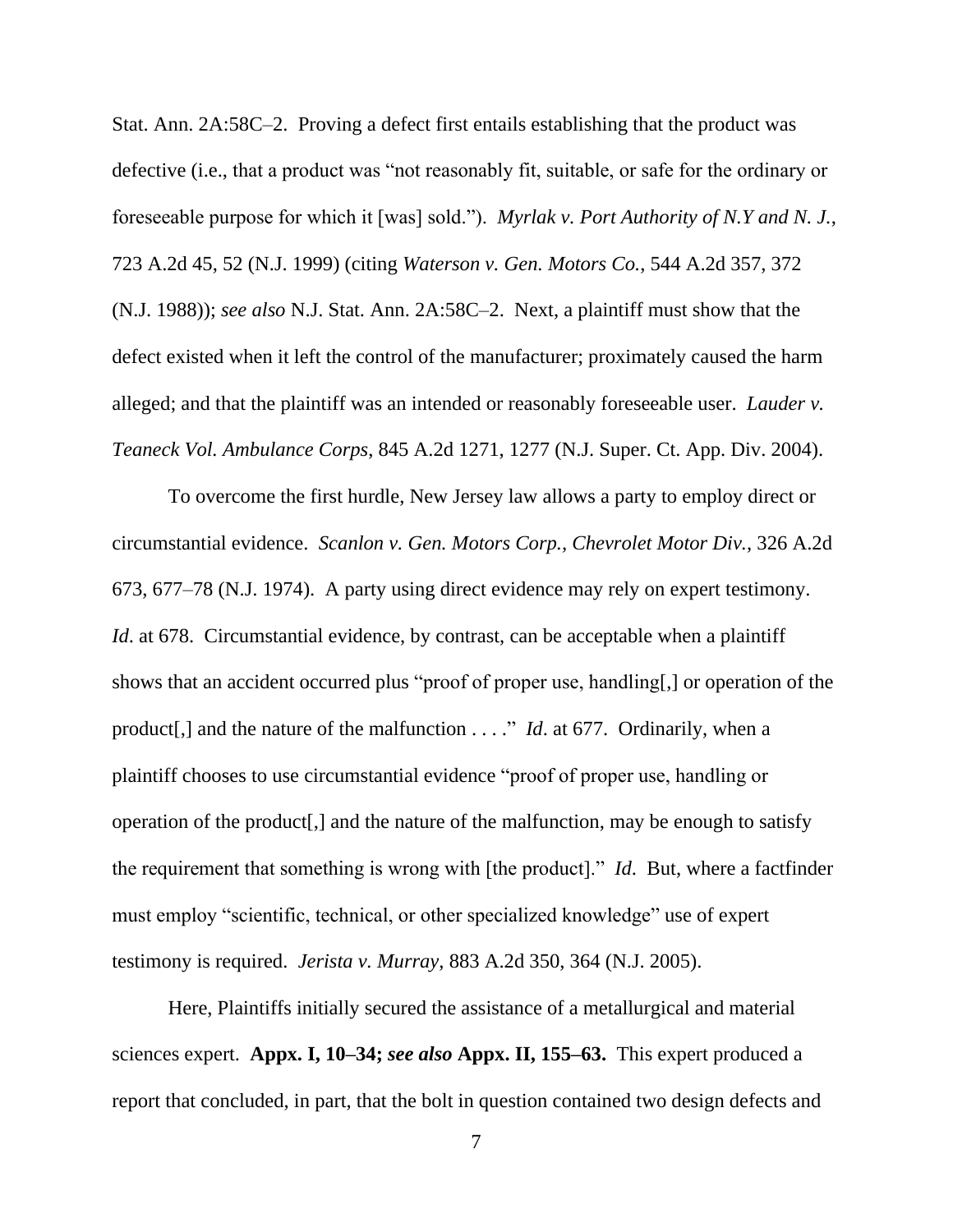one manufacturing defect. **Appx. I, 13;** *see also* **Appx. II, 162.** Defendants moved to strike Plaintiffs' expert report, because it failed to satisfy Federal Rule of Evidence 702 and *Daubert*. **Appx. I, at 14;** *see generally id***. at 10–34.** The Magistrate Judge granted the motion, **Appx. I, 10–34,** and the District Judge affirmed the ruling, **Appx. I, 35–36**. When Defendants later sought summary judgment, the Magistrate Judge found that the bolt in question was a "complex instrumentality," which required Plaintiffs "to provide expert testimony to assist the trier of fact." App. I, 61; *see generally id.*, 61–67. Because the District Court had previously stricken Plaintiffs' expert report, the Magistrate Judge concluded that Plaintiffs, without the expert report, could not establish that the bolt was defective. *See generally* **Appx. I, 52–76.** The District Court affirmed. *Id***. at 77–85.**

On appeal, Plaintiffs argue that the decision below erroneously classified the bolt as a complex instrumentality that would require the use of expert testimony. **Appellant's Br. at 21–24.** Plaintiffs appeal only the determination that the bolt was a complex instrumentality. *Id***.** They do not contest that "where the allegedly defective product involves a complex instrumentality, a plaintiff is required to provide expert testimony to assist the trier of fact."<sup>7</sup> App. I, 61. However, this statement of the law—what New Jersey law requires in complex instrumentality cases—is where we should start.

<sup>&</sup>lt;sup>7</sup> Because Plaintiffs do not challenge the statement that "where the allegedly defective" product involves a complex instrumentality, a plaintiff is required to provide expert testimony to assist the trier of fact . . .," App. I, 61, they apparently concede this statement of law. *See also* App. I, 42 ("[P]laintiff's counsel agreed with the Court's statement that, 'without an expert, [he] can't pursue that theory.'" (second alteration in original)).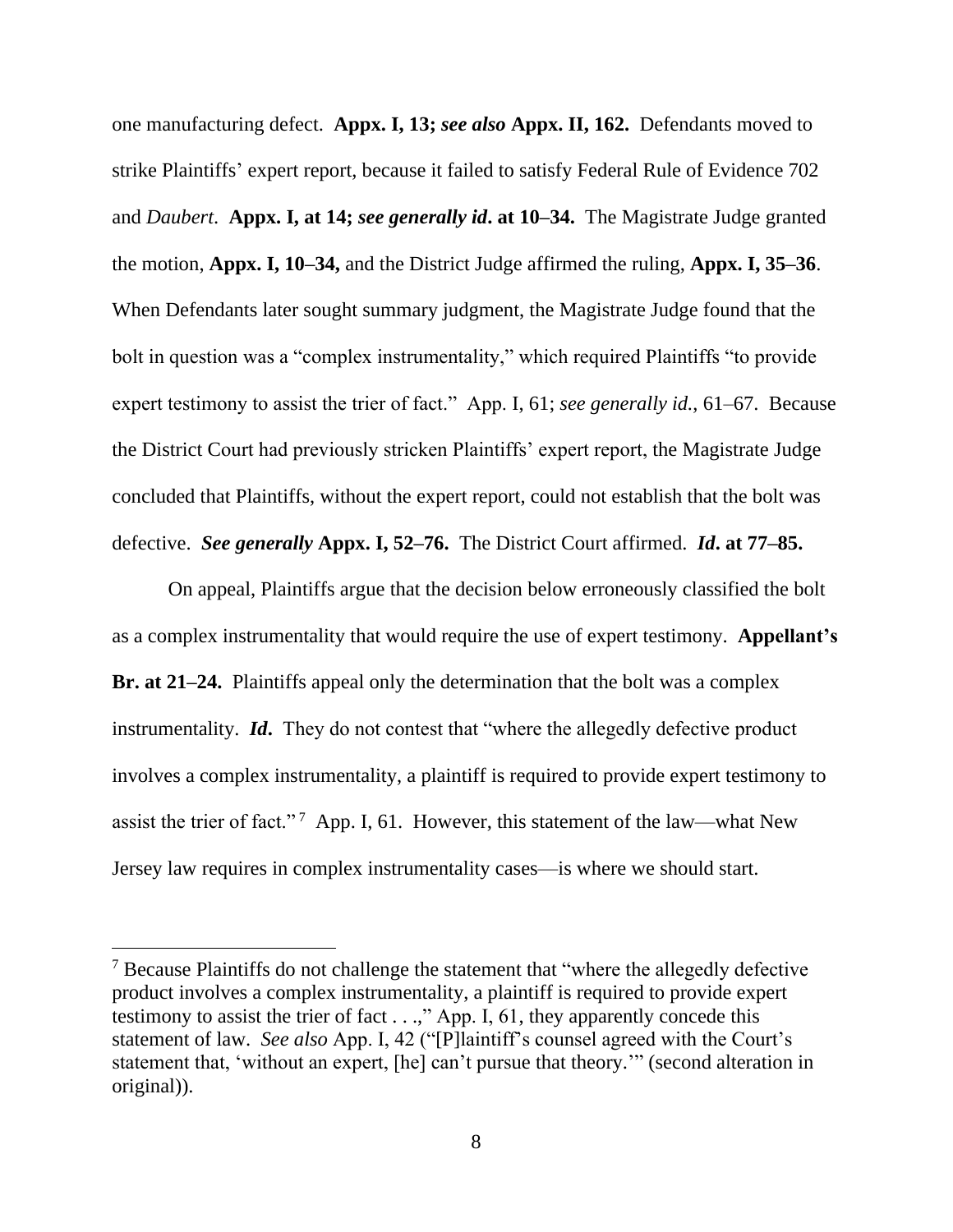The Supreme Court of New Jersey has spoken definitively regarding the issue at hand. In *Jerista v. Murray*, the state's highest court explicitly overruled an earlier Appellate Division ruling that improperly read prior state supreme court decisions as: (1) requiring expert testimony in cases involving complex instrumentalities, and (2) making *res ipsa loquitor* unavailable without such testimony. 883 A.2d 350, 363–64 (N.J. 2005) (overruling *Jimenez v. GNOC, Corp.*, 670 A.2d 24 (N.J. Super. Ct. App. Div. 1996)). Instead, the Supreme Court of New Jersey explained that "[t]he question is not whether the instrumentality at issue is complex or simple, but whether based on common knowledge the balance of probabilities favors negligence, thus rendering fair the drawing of a *res ipsa* inference." *Id*. at 364 (citing *Buckelew v. Grossbard*, 435 A.2d 1150, 1157– 59 (N.J. 1981)). In other words, the Supreme Court of New Jersey has "reject[ed] any reading of [its precedent] that imposes a categorical expert testimony requirement when a complex instrumentality within the exclusive control of the defendant causes an injury." *Id*.

On the other hand, the Supreme Court of New Jersey has specified a circumstance that does require expert testimony: "Only when the *res ipsa* inference falls outside of the common knowledge of the factfinder and depends on scientific, technical, or other specialized knowledge is expert testimony required." *Id.* at 364 (citing *Buckelew*, 435 A.2d 1157–59). Plaintiffs here contend that the bolt in question "is simple, not complex," because a juror can "understand the function of a bolt, or whether a bolt is supposed to break." Appellant's Br. at 24. This contention, though, ignores important wrinkles that the underlying facts add to the inquiry.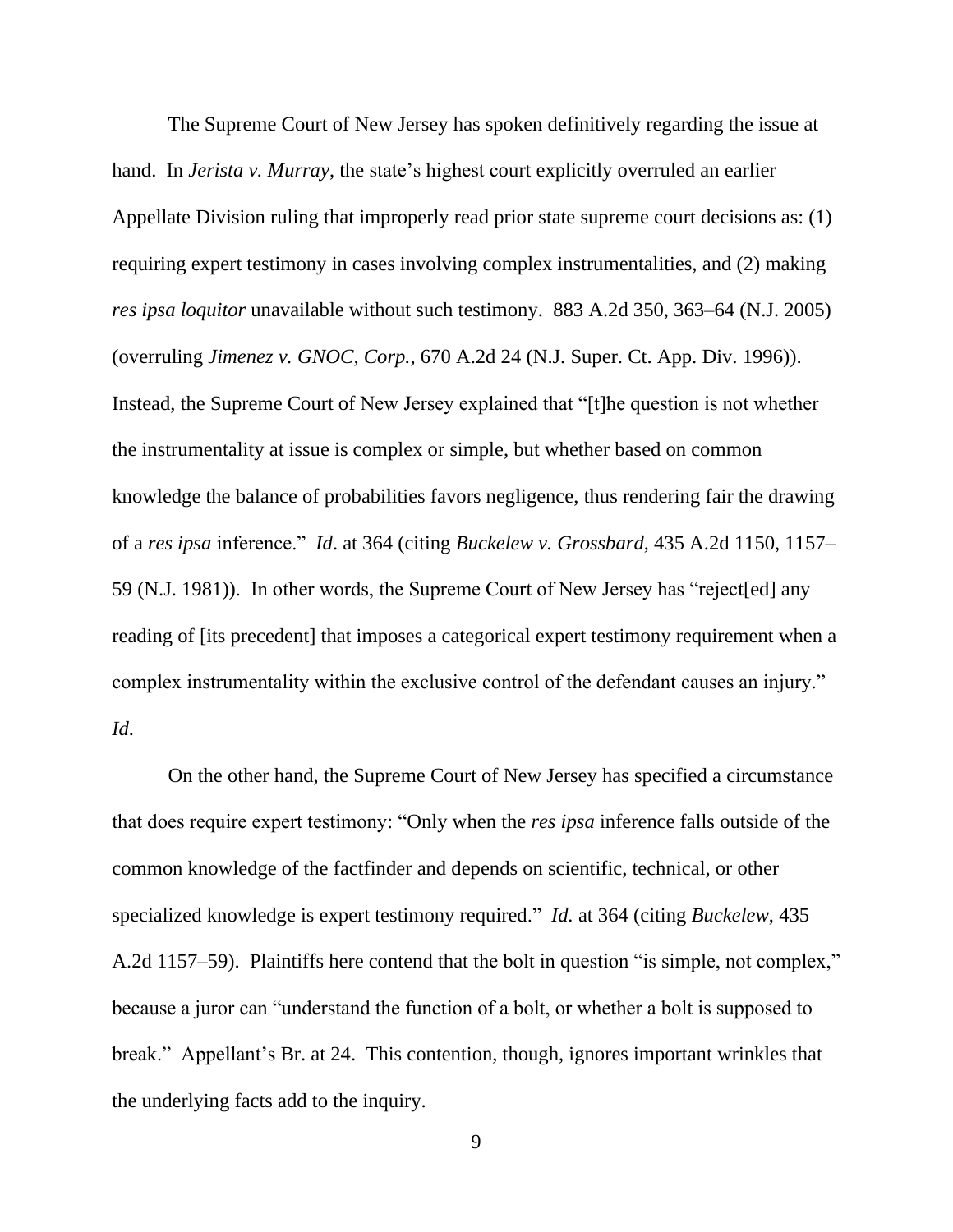How a court is to determine what a factfinder can understand without the assistance of expert testimony is based on what falls "within the common knowledge of the average juror." *United States v. Davis*, 397 F.3d 173, 179 (3d Cir. 2005); *see also McDaid v. Aztec W. Condo. Ass'n.*, 189 A.3d 321, 331 (N.J. 2018) (citing *Jerista*, 883 A.2d at 364–65) (stating likewise that what a factfinder can be expected to understand without expert testimony that which is "common knowledge of judges and jurors"). Despite Plaintiffs arguing that the alleged defect involved a simple bolt, the bolt was a component part of the micrograb. The average juror, even assuming some familiarity with micrograbs, is unlikely to understand, among other things, the engineering design considerations; metallurgical aspects of plating the bolt; or the principles of physics at work on the bolt when in use. Thus, understanding the functions of the bolt and micrograb—both in general and surrounding the incident—"fall[] outside of the common knowledge of [a] factfinder," and would necessitate "depend[ence] on scientific, technical, or other specialized knowledge." *Jerista*, 883 A.2d at 364.

Accordingly, the District Court properly concluded that expert testimony was required.

#### **ii. Indeterminate Product Defect**

In support of their design defect claims, Plaintiffs next contend that the indeterminate product defect test—a *res ipsa loquitor*–type inference—permits the case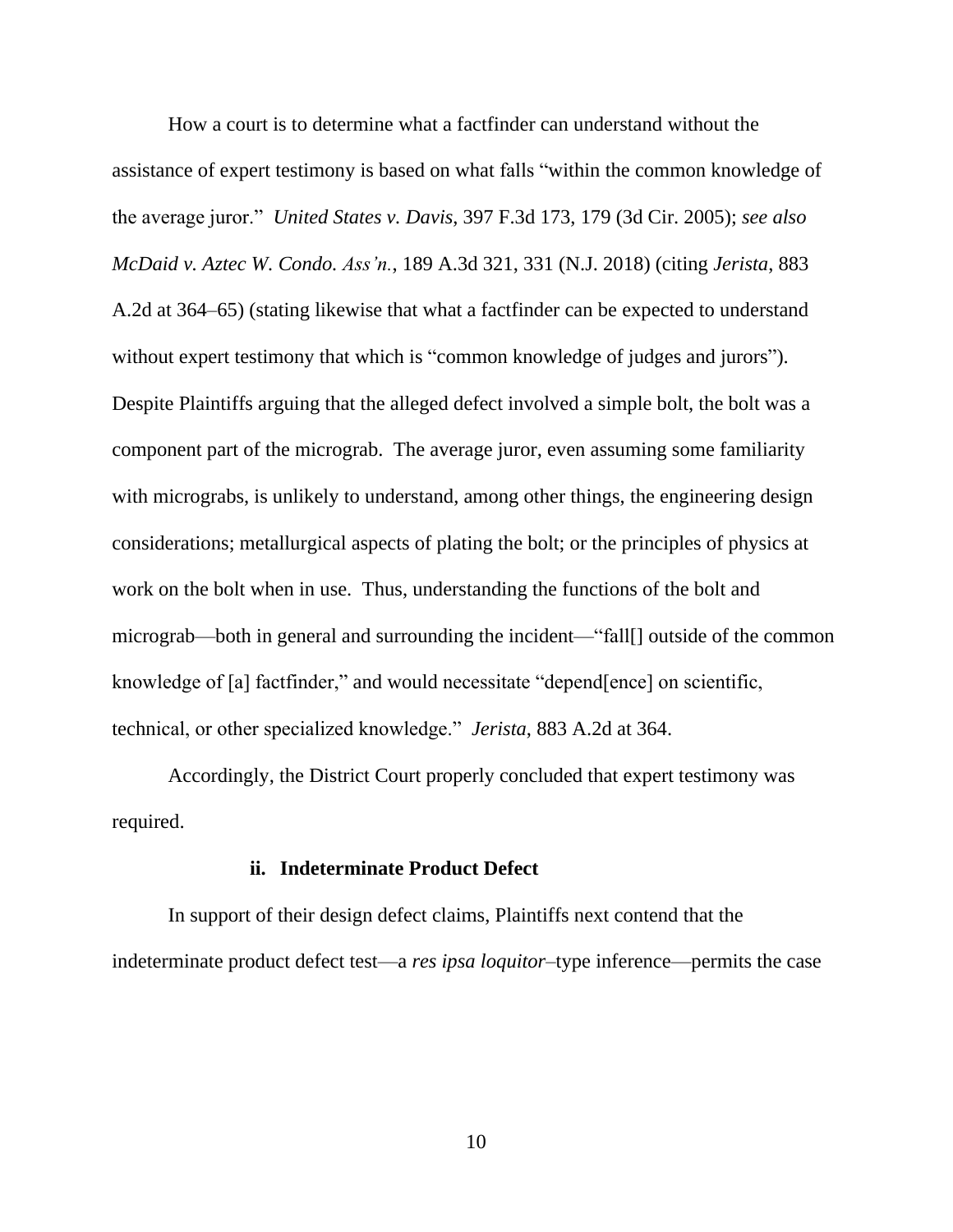to continue without the use of an expert. $8$  Here, the nature of the micrograb at issue and the underlying facts also bar the application of this alternative test.

Although a traditional *res ipsa loquitor* jury charge cannot be used in a strict products liability case, the Supreme Court of New Jersey has made available an indeterminate product defect test in its stead. *Myrlak*, 723 A.2d at 48. The indeterminate product defect test "is limited to those product liability cases in which the plaintiff cannot prove a specific defect." *Id*. at 56. Under this test, adopted from the Restatement (Third) of Torts:

> It may be inferred that the harm sustained by the plaintiff was caused by a product defect existing at the time of sale or distribution, without proof of a specific defect, when the incident that harmed the plaintiff:

- (a) was of a kind that ordinarily occurs as a result of a product defect; and
- (b) was not, in the particular case, solely the result of causes other than product defect existing at the time of sale or distribution.

*Id.* at 55 (quoting Restatement (Third) of Torts § 3 (Am. L. Inst. 1998)). Generally, when

a plaintiff relies on such a test, the use of expert testimony is not required. *Jerista*, 883

<sup>8</sup> Traditional *res ipsa loquitor* requires there to be: (1) an accident that would not ordinarily occur without negligence, (2) the instrumentality causing the harm to have been in the exclusive control of the defendant, and (3) the injured person to have not caused any part of the accident. *Tormenia v. First Invs. Realty Co.*, 251 F.3d 128, 136 (3d Cir. 2000) (quoting *Eaton v. Eaton*, 575 A.2d 858, 863 (N.J. 1990)). New Jersey's indeterminate product defect test resembles *res ipsa loquitor*. The test allows for the inference of liability to be drawn when, among other requirements, the type of harm suffered would ordinarily occur as a result of a product defect, and the alleged defect could have been the only cause of the harm. *Myrlak*, 723 A.2d at 56 (citing Jonathan M. Hoffman, *Res Ipsa Loquitur and Indeterminate Product Defects: If They Speak for Themselves, What Are They Saying?,* 36 S. TEX. L. REV., 353, 356 (1995)).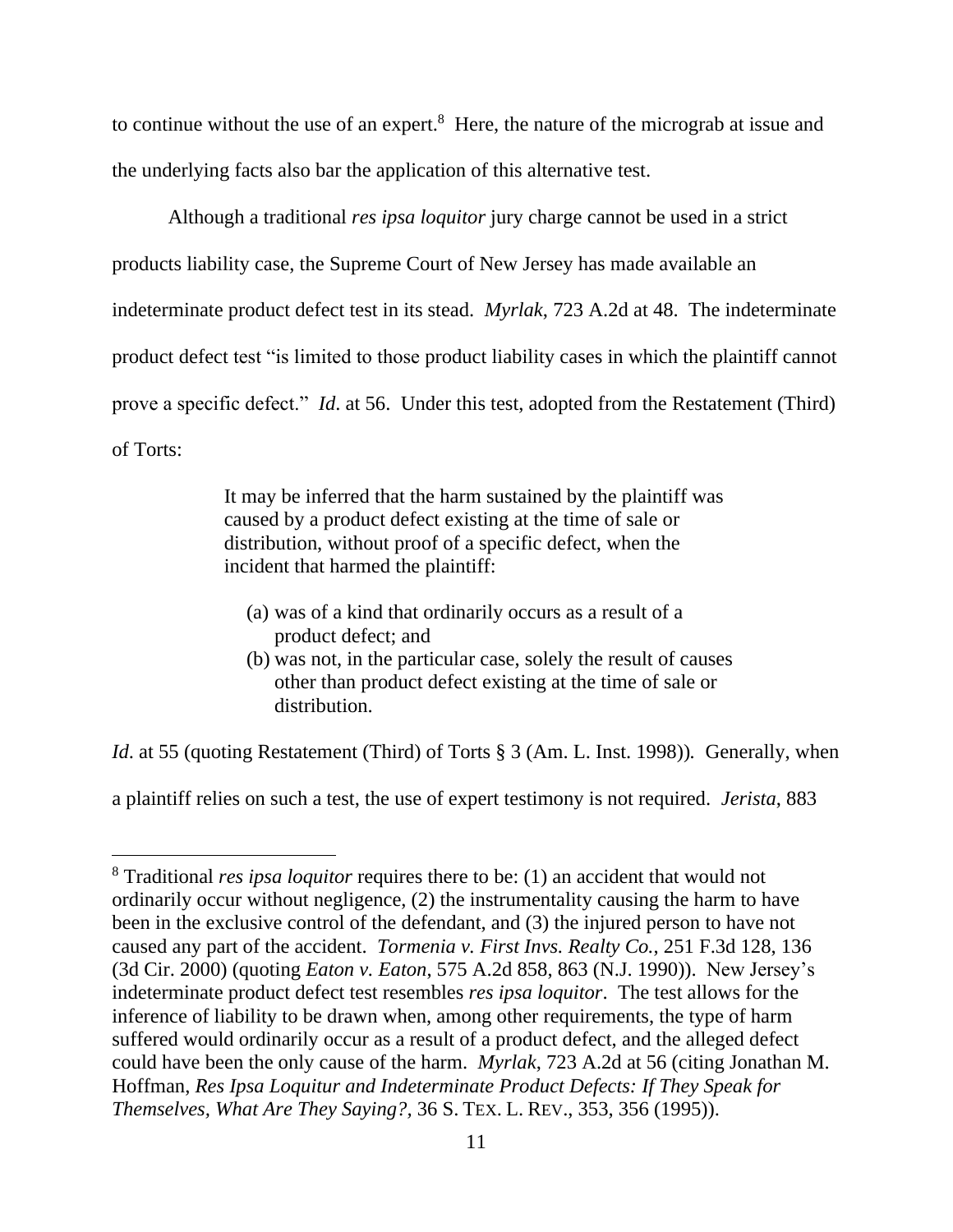A.2d at 364. But, "when the *res ipsa* inference falls outside of the common knowledge of the factfinder and depends on scientific, technical, or other specialized knowledge . . . expert testimony [is] required." *Id*.

For the same reasons that Plaintiffs' design defect theory fails, their indeterminate product defect theory also fails. Because of the particular facts in this situation, the knowledge needed to understand the function of the bolt and micrograb falls outside of a factfinder's common knowledge. Thus, the necessary understanding would require "depend[ence] on scientific, technical, or other specialized knowledge" (i.e., expert testimony) to determine whether the device was defective and caused the harm alleged. *Id.* at 364.

The District Court likewise did not err when it granted summary judgment for lack of an expert witness as to this theory.

#### **iii. Failure to Warn**

In briefs in opposition to the motions for summary judgment, Plaintiffs raised for the first time a failure to warn claim. **Appx. I, 68;** *see also* **District Court ECF No. 209 at 5, District Court ECF. No. 331 at 5.** They asserted that misuse of the device was foreseeable. *See generally* **District Court ECF No. 331.** Further, because Defendants failed to warn of the dangers of disassembling the device and provided an Allen wrench with the flip-line kit, Plaintiff Kuhar disassembled the micrograb and incorrectly reassembled it. **Appx. I, 68;** *see also* **District Court ECF No. 331 at 4-5.**  Consequently, doing so subjected the bolt to large amounts of stress where it was not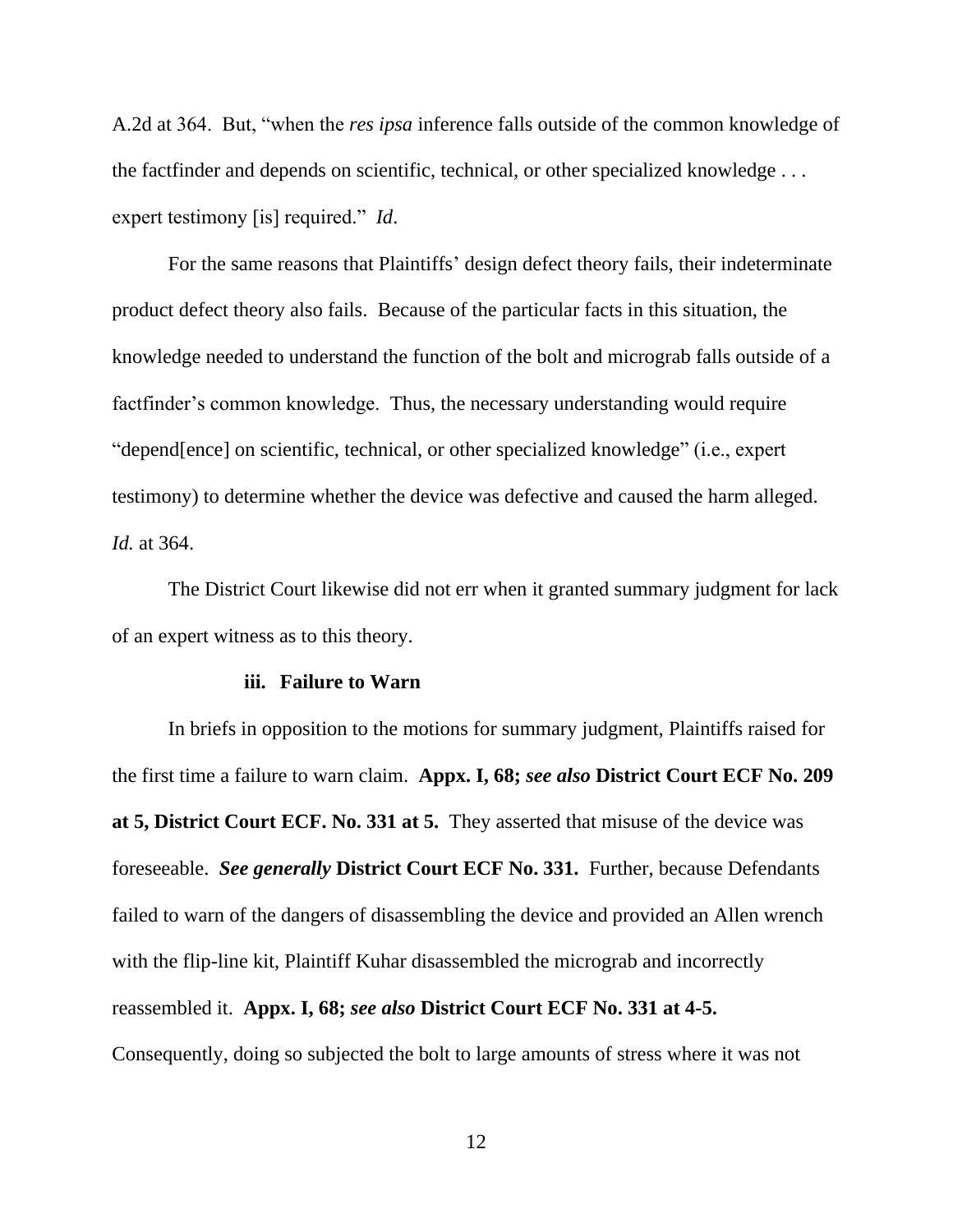intended to sustain such stress. **Appx. I, 68;** *see also* **District Court ECF No. 331 at 4- 5.**

As a threshold matter, Plaintiffs forfeited their failure to warn argument. *Barna v. Bd. of Sch. Dirs. of Panther Valley Sch. Dist.*, 877 F.3d 136, 146–47 (3d Cir. 2017) (citations omitted). The Magistrate Judge's Report and Recommendation noted that Plaintiffs conceded that they raised the failure to warn argument for the first time in their brief in opposition to the motion for summary judgment. **Appx. I, 57, 69.** On appeal, Plaintiffs argue that the District Court erred when it failed to consider this claim because of its late entry. **Appellant's Br. at 24-25.** There is no error. *Garza v. Citigroup, Inc.*, 881 F.3d 277, 284–85 (3d Cir. 2018) (quoting *Kost v. Kozakiewicz*, 1 F.3d 176, 182 (3d Cir. 1993)) ("'[W]here an issue is raised for the first time in a reply brief, we deem it insufficiently preserved for review before this [C]ourt." (first alteration in original)). Because Plaintiffs raised it solely in their brief in opposition, they "[f]ail[ed] to make the timely assertion of a right." *Barna*, 877 F.3d at 147 (quoting *United States v. Olano*, 507 U.S. 725, 733 (1993)). Therefore, the District Court did not err when it declined to consider the failure to warn argument.

# **b. The District Court Did Not Abuse Its Discretion When It Excluded Plaintiffs' Expert.**

Plaintiffs retained an expert to "determine the probable cause of the [alleged] failure of the bolt in the micrograb device." App. II, 156. Plaintiffs' expert produced a report, but Defendants successfully challenged this report based on its lack of reliability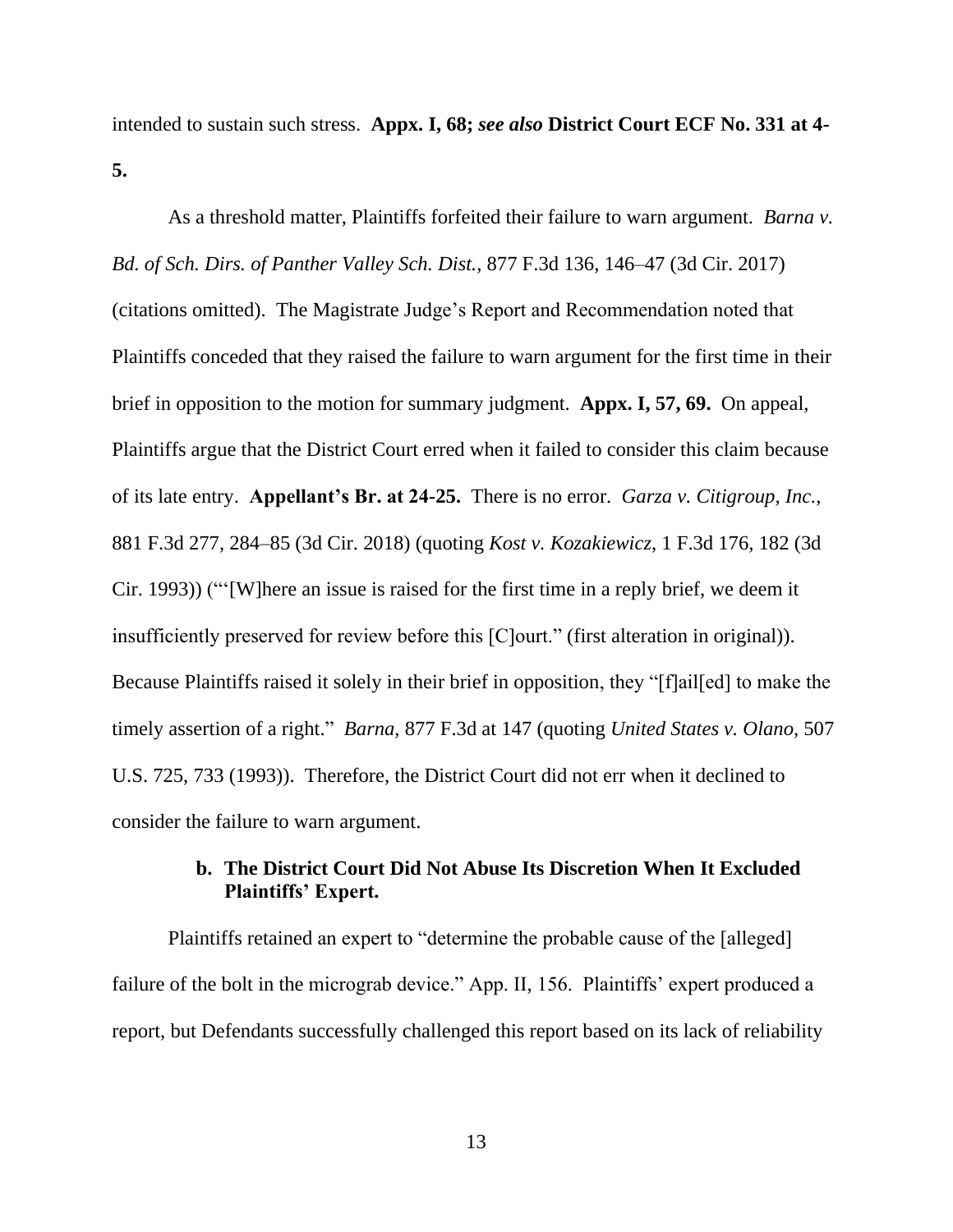and fit. **Appx. I, 17;** *see generally id***. at 10**–**34.** We now review the critical decision to strike Plaintiffs' expert report.

A trial court's decision to admit or exclude evidence is a matter of discretion; review of the decision is "narrow" and we will deem a decision to be an abuse of discretion "only when the decision rests upon a clearly erroneous finding of fact, an errant conclusion of law[,] or an improper application of law to fact." *UGI Sunbury LLC v. A Permanent Easement for 1.7575 Acres*, 949 F.3d 825, 831 (3d Cir. 2020) (quoting *Schneider*, 320 F.3d at 404). Here, Defendants moved to strike Plaintiffs' expert report based on Federal Rule of Evidence 702 and *Daubert*, which impose "gatekeeping obligation[s]" on trial courts**. Appx. I, 14;** *UGI Sunbury*, 949 F.3d at 832.

Under Federal Rule of Evidence 702:

A witness who is qualified as an expert by knowledge, skill, experience, training, or education may testify in the form of an opinion or otherwise if: (a) the expert's scientific, technical, or other specialized knowledge will help the trier of fact to understand the evidence or to determine a fact in issue; (b) the testimony is based on sufficient facts or data; (c) the testimony is the product of reliable principles and methods; and (d) the expert has reliably applied the principles and methods to the facts of the case.

We have described Rule 702 as a "trilogy of restrictions on expert testimony: qualification, reliability[,] and fit.'" *Calhoun v. Yamaha Motor Corp., USA*, 350 F.3d 316, 321 (3d Cir. 2003) (quoting *Schneider*, 320 F.3d at 404). Because Defendants challenged Plaintiffs' expert report based on reliability and fit, we turn our analysis to these requirements.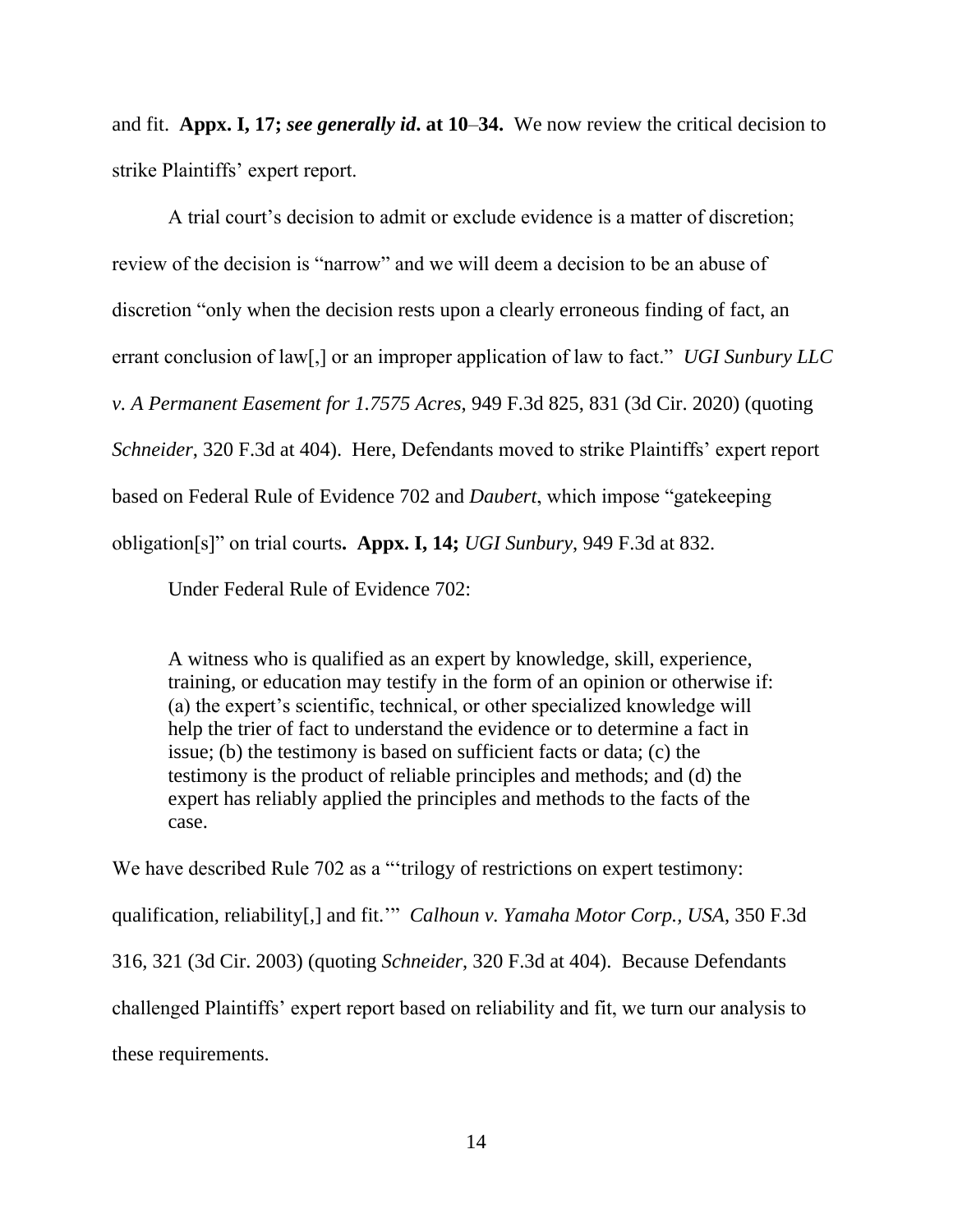#### **i. Reliability**

Under *Daubert*, reliability compels "the expert's opinion . . . [to] be based on the 'methods and procedures of science' rather than on 'subjective belief or unsupported speculation'; [sic] the expert must have 'good grounds' for his or her belief." *In re Paoli R.R. Yard PCB Litig.*, 35 F.3d 717, 742 (3d Cir. 1994) (quoting *Daubert*, 509 U.S. at 590). Reliability also ensures that there is a sufficient connection between "'conclusions and methodology.'" *Oddi*, 234 F.3d at 146 (quoting *Joiner*, 522 U.S. at 146). To that end, the standard prohibits "'too great a gap between the data and the opinion proffered.'" *Id*. (quoting *Joiner*, 522 U.S. at 146).

Courts, nonetheless, do not look for whether "'a particular scientific opinion has the best foundation, or even whether the opinion is supported by the best methodology or unassailable research.'" *Karlo v. Pittsburgh Glass Works, LLC*, 849 F.3d 61, 81 (3d Cir. 2017) (quoting *In re TMI Litig.*, 193 F.3d 613, 665 (3d Cir. 1999), *amended*, 199 F.3d 158 (3d Cir. 2000)). Instead, courts "look[] to whether the expert's testimony is supported by 'good grounds.'" *Id*. (quoting *In re TMI Litig.*, 193 F.3d at 665). We have clarified that "good grounds" may include:

(1) whether a method consists of a testable hypothesis; (2) whether the method has been subject to peer review; (3) the known or potential rate of error; (4) the existence and maintenance of standards controlling the technique's operation; (5) whether the method is generally accepted; (6) the relationship of the technique to methods which have been established to be reliable; (7) the qualifications of the expert witness testifying based on the methodology; and (8) the non-judicial uses to which the method has been put.

*UGI Sunbury*, 949 F.3d at 834 (citations omitted).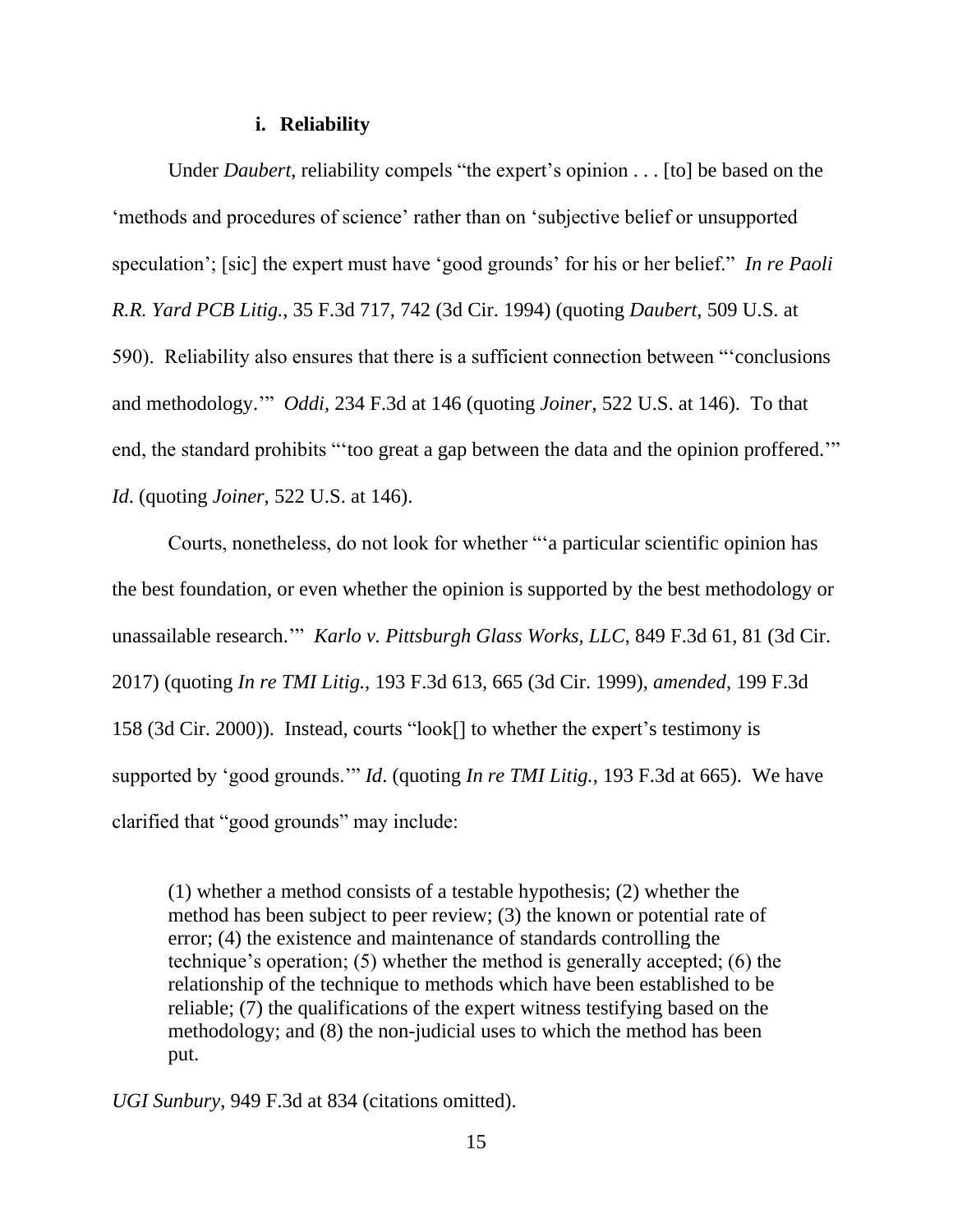Here, The Magistrate Judge identified ten opinions expressed by Plaintiffs'

expert.<sup>9</sup> Appx. I, 13–14. The Magistrate Judge determined that these opinions were

either net opinions or otherwise unreliable, and provided detailed explanations for each of

these findings. *Id***. at 10–34.**

The "net opinion rule" prohibits expert testimony "if the court concludes that an

opinion based upon particular facts cannot be grounded upon those facts . . . [or] is based

on speculation or conjecture." *Fedorczyk v. Caribbean Cruise Lines, Ltd.*, 82 F.3d 69, 75

(3d Cir. 1996). The Magistrate Judge determined that opinions 1, 3, 5, and 7 were

- 1. The bolt failed by high cycle low stress fatigue failure, followed by final overload failure.
- 2. The failure location was at a notch in the bolt shank profile created by a sharp reduction in the bolt diameter.
- 3. The sharp profile change at the failure initiation site was a design defect.
- 4. Sharp threads on the bolt at the crack initiation site were a design defect.
- 5. Machining grooves on the bolt further concentrating the stress at the failure initiation site.
- 6. Machining grooves were a manufacturing defect.
- 7. The bolt would not have failed on December 24, 2013 if the design and/or manufacturing defects were not present.
- 8. Bailey's choose [sic] an improper rope to include in the micrograb kit.
- 9. I hold the above opinions to a reliable degree of metallurgical and engineering certainty.
- 10. I reserve the right to modify, change or supplement my opinions if additional information becomes available to me.

App. I, 13–14.

<sup>&</sup>lt;sup>9</sup> The District Court later affirmed the Magistrate Judge's order striking Plaintiffs' expert. **Appx. I, 35–36;** *see also* **District Court ECF No. 322.** For purposes of this section, we will refer to only the Magistrate Judge's decision, although technically our review is of the District Court's order. The opinions listed in the report and identified by the Magistrate Judge were: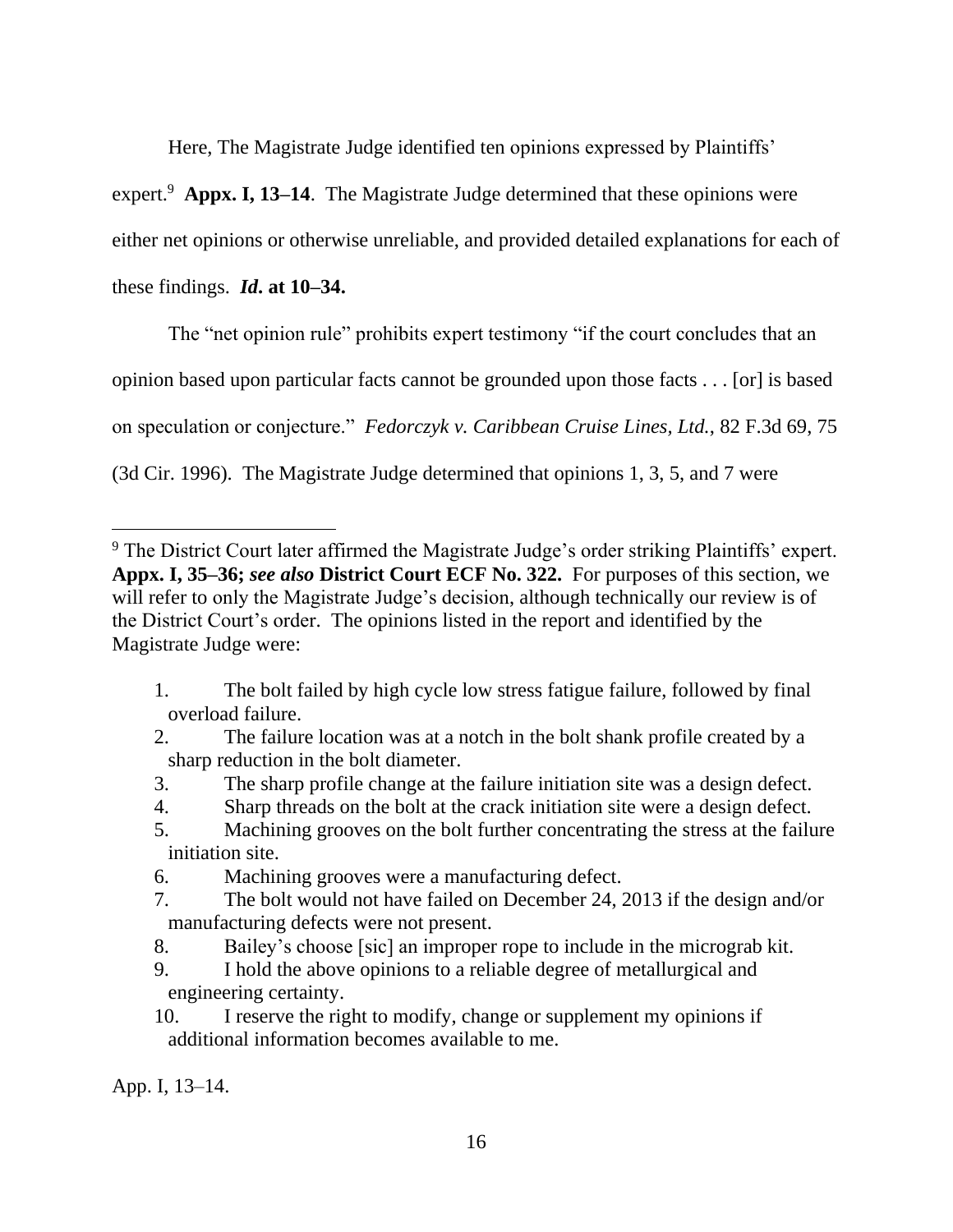impermissible "net opinion[s]" and provided reasoning to support these conclusions.

**Appx. I, 19, 22, 27, 28, and 30.** For instance, the Magistrate Judge explained that opinions 1 and 5 were impermissible net opinions about the stress on the bolt, because there were "no quantitative data or quantifiable testing results to support the [opinions]." App. I, 19.This conclusion is well grounded. As the Magistrate Judge explained, Plaintiffs' expert report stated that "low stress fatigue failure" and "final overload fracture" caused the bolt to break. App. I, 20. But the report failed to define those terms or provide quantitative analysis elucidating how the expert reached these conclusions. App. I, 20–21. Similarly, for opinion 3, the expert's opinion "omit[ted] the 'why and wherefore," App. I, 22, and contained "an inherent conflict between [the expert]'s examination of the bolt and his ultimate conclusions relating to design defects," *id*. at 25.

Therefore, because the report lacked coherent detail about how the expert arrived at his opinions, it was not error to conclude that opinions such as these were impermissible "net opinions."<sup>10</sup>

The Magistrate Judge also had reason to conclude that opinions 2, 3, 4, 6, and 8 were "not reliable."<sup>11</sup> **Appx. I, 21, 22, 28–29, and 30–31.** For instance, the Magistrate

 $10$  The Magistrate Judge held that opinion 7 was an improper net opinion because it "incorporate[d] by reference the previously stricken opinions." App. I, 30.

<sup>&</sup>lt;sup>11</sup> The Magistrate Judge noted that opinions 9 and 10 were not relevant to the *Daubert* analysis. **Appx. I, 33.** Opinions 9 and 10, as republished in footnote 9, *supra*, state only that the expert believed opinions 1-8 were reliable to a "reasonable degree of metallurgical and engineering certainty," and that he "reserved the right to modify, change or supplement [his] opinions if additional information becomes available to [him]." App. I, 13-14. We agree that these statements have no bearing on the analysis,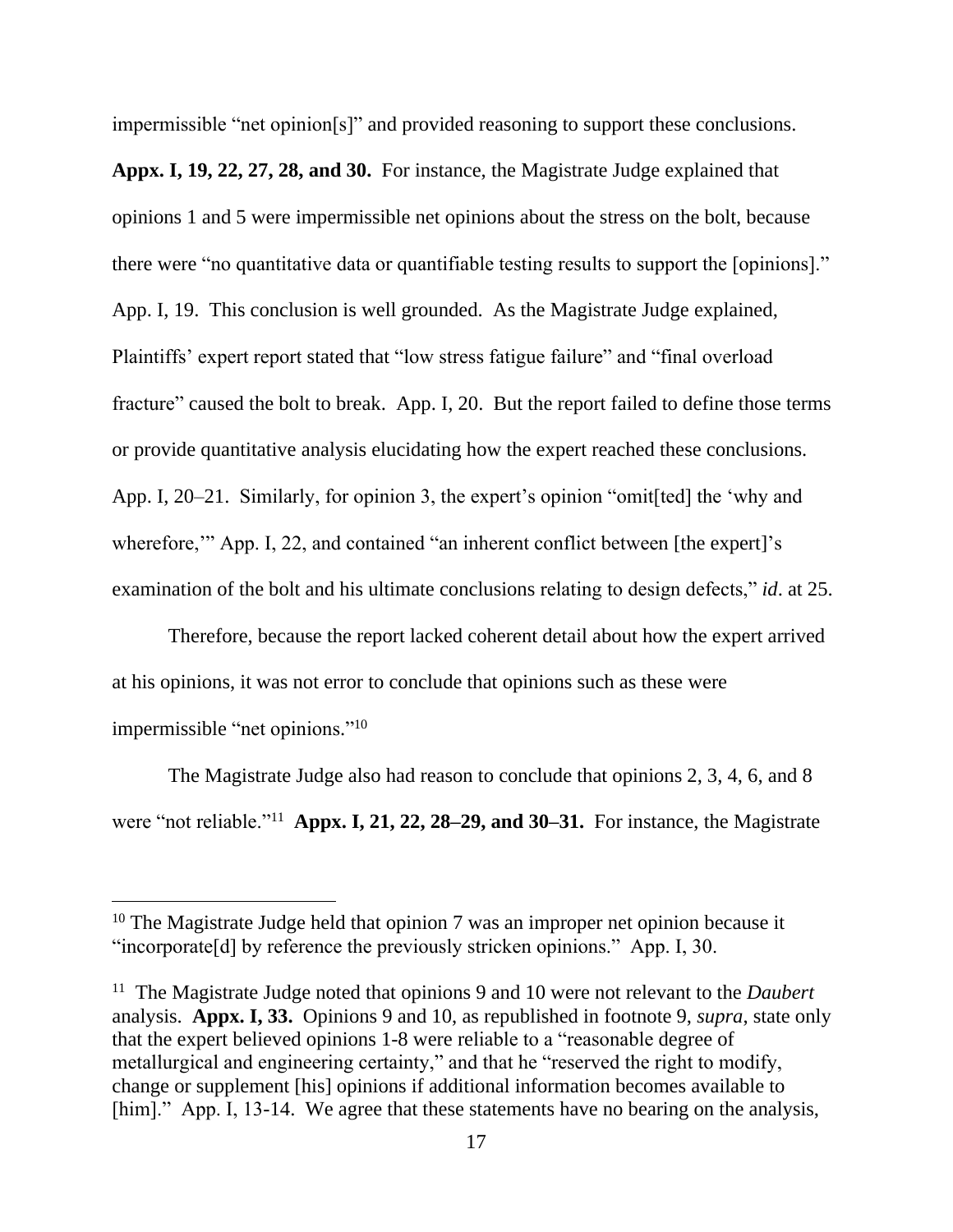Judge explained that although in opinion 2 the expert concluded that "the failure location was at a notch in the bold shank created by a sharp reduction in the bolt diameter," his opinion similarly failed to define key terms (i.e., "'notch,'" "'shank,'" and "what constitutes a 'sharp reduction.'"). App. I, 21–22. Further, when comparing the bolt from the allegedly defective device to an exemplar bolt, the expert did not measure the location of the fracture on the subject bolt. **Appx. I, 22.** Instead, he simply stated that the subject bolt "'appears to have a similar reduced cross section at this location.'" App. I, 22. For this and other opinions, the Magistrate Judge did not incorrectly conclude that the expert's opinions were more akin to "subjective belief or unsupported speculation" than to determinations fully "based on the [expert's use of] 'methods and procedures of science'."<sup>12</sup> *In re Paoli R.R. Yard PCB Litig.*, 35 F.3d at 742 (quoting *Daubert*, 509 U.S. at 590); *see also* App. I, 22. Finally, in large measure, the indicators we recently

 $12$  A summary of reasons that opinions 3, 4, 6, and 8 were unreliable include:

because they do not assert a specific viewpoint as to the cause of the alleged defect. Hence, we shall not consider opinions 9 and 10 in our analysis.

<sup>1.</sup> Opinion 3 – The expert did not provide a reasonable alternative design, conduct a risk-utility analysis of the bolt's design, or negate other causes of the facture. App. I, 24.

<sup>2.</sup> Opinion 4 – The expert "critique[d] the bolt's 'sharp profile change,'" but he did not measure that area. App. I, 28. He also did not explain why the "'sharp threads'" were a design defect. *Id*.

<sup>3.</sup> Opinion 6 – The expert failed to lay the proper foundation for his opinion. App. I, 29.

<sup>4.</sup> Opinion 8 – The expert provided only a "terse account of the harness'[s] assembly." App. I, 31. The expert also did not explain "what constitutes an 'improper rope,'" or "'an alternative rope.'" *Id*.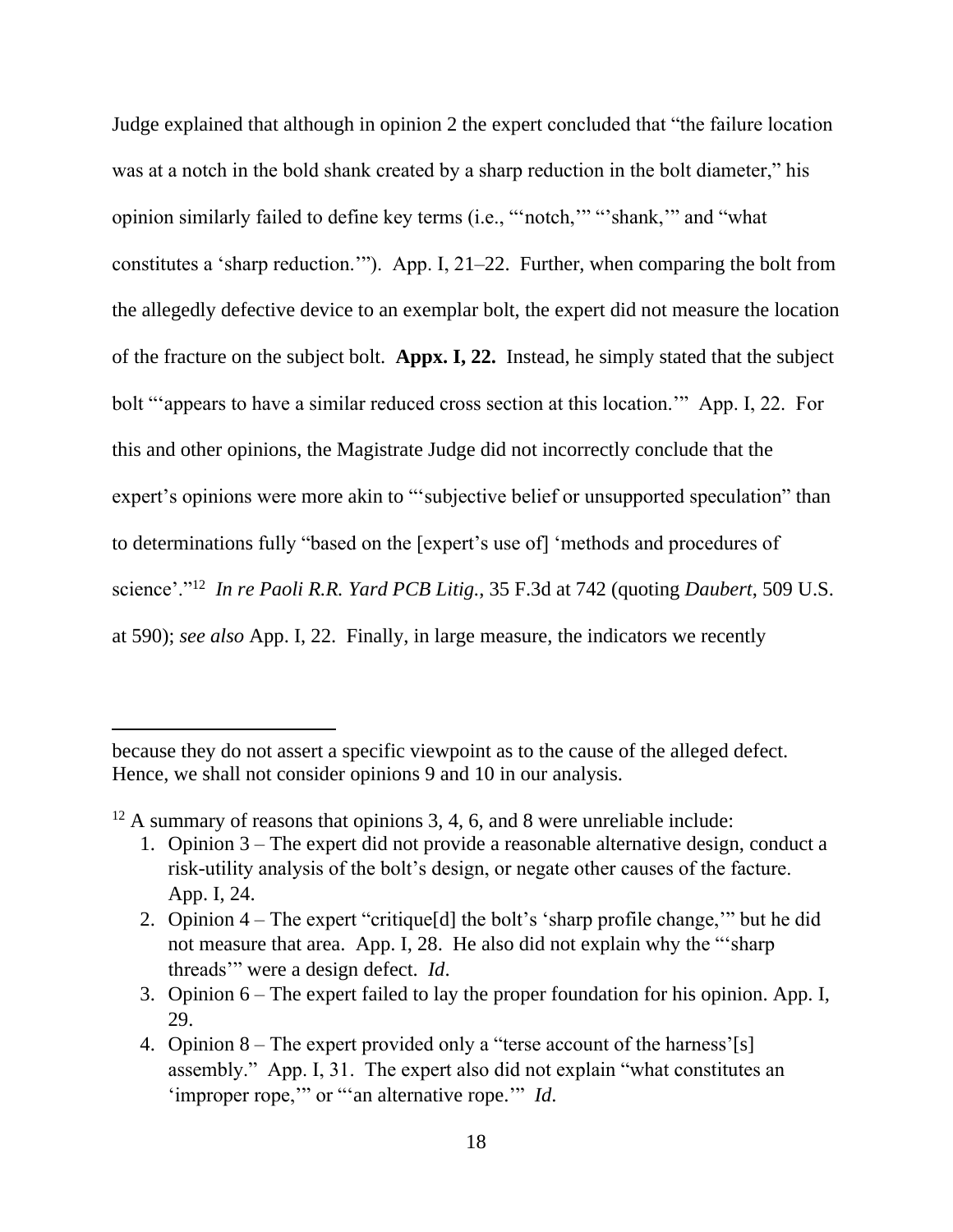espoused in *UGI Sunbury* are not present in the expert's report.<sup>13</sup> *UGI Sunbury*, 949 F.3d at 834 (citations omitted) (explaining what courts look for to support "good grounds" for a conclusion).

In sum, the report lacked evidence of the necessary "good grounds" for reaching the conclusions expressed, and it was not improper for the court to determine that the opinions were unreliable. *Daubert*, 509 U.S. at 590 (internal quotation marks omitted).

#### **ii. Fit**

Next, we turn to whether Plaintiffs' expert report fit, that is, whether the expert's opinions would "help the trier of fact to understand the evidence or to determine a fact in issue." Fed. R. Evid. 702(a); *see also Karlo*, 849 F.3d at 81. This requirement "goes primarily to relevance." *Daubert*, 509 U.S. at 591.

Manufacturing and design defect claims require showing that the allegedly defective item "deviated from the design specifications, formulae, or performance standards of the manufacturer or from otherwise identical units manufactured to the same manufacturing specifications or formulae . . . [or] was designed in a defective manner." N.J. Stat. Ann. 2A:58C–2. The Magistrate Judge concluded that the expert's "report and the opinions contained therein leave too large a gap between the data presented and the conclusions rendered, and consequently, it fails to satisfy Daubert's . . . fit requirements."

 $13$  The expert's qualifications are generally not contested. App. I, 14 ("For the most part, defendants do not challenge [the expert's] qualifications . . . ."). *UGI Sunbury* lists "the qualifications of the expert witness testifying based on the methodology" as a factor that courts are to consider when determining whether an expert's testimony rests on good grounds. *UGI Sunbury*, 949 F.3d at 834 (citation omitted). However, "no one [factor] is dispositive." *Id*. (citations omitted).